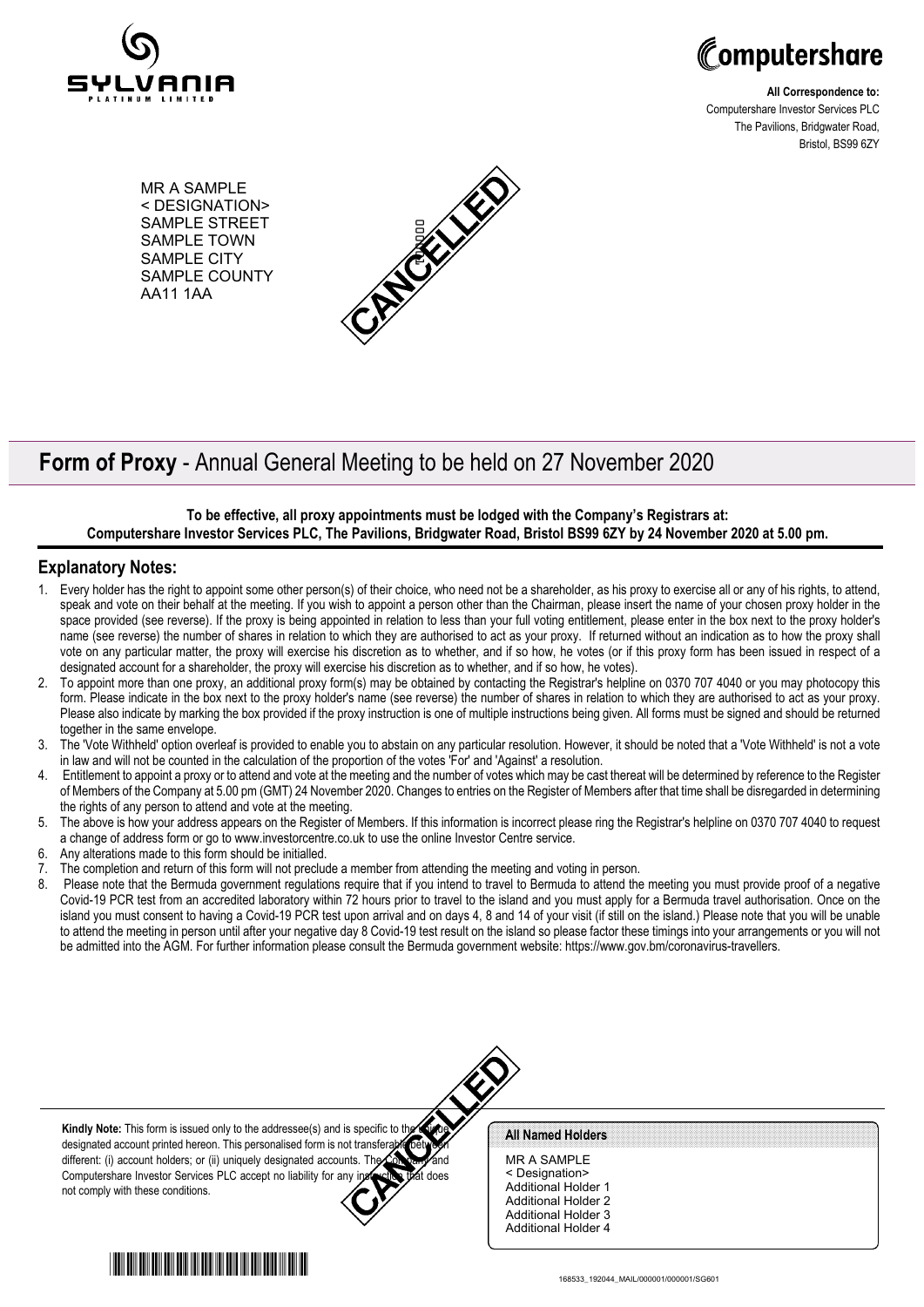# **Form of Proxy**

Please complete this box only if you wish to appoint a third party proxy other than the Chairman of the meeting (the "Chairman").<br>Please leave this box blank if you want to select the Chairman. Do not insert your own name(



## C0000000000

I/We hereby appoint the Chairman of the Meeting OR the person indicated in the box above as my/our proxy to attend, speak and vote in respect of my/our full voting entitlement\* on my/our behalf at the Annual General Meeting of Sylvania Platinum Limited to be held at **Clarendon House, 2 Church Street, Hamilton, Bermuda** on 27 November 2020 at **10.00 am (Bermuda Time)**, and at any adjourned meeting.

**\* For the appointment of more than one proxy, please refer to Explanatory Note 2 (see front).** Please mark here to indicate that this proxy appointment is one of multiple appointments being made. Please use a **black** pen. Mark with an **X** inside the box as shown in this example.

### **Ordinary Business**

**1.** That PricewaterhouseCoopers Inc be and are hereby appointed as auditors of the Company

| For | Vote<br><b>Against Withheld</b> |
|-----|---------------------------------|
|     |                                 |

 $\bm{x}$ 



I/We instruct my/our proxy as indicated on this form. Unless otherwise instructed the proxy may vote as he or she sees fit or abstain in relation to any business of the meeting.

### **Signature**



In the case of a corporation, this proxy must be given under its common seal or be signed on its behalf by an attorney or officer duly authorised, stating their capacity (e.g. director, secretary).

H 7 0 5 2 0 5 L P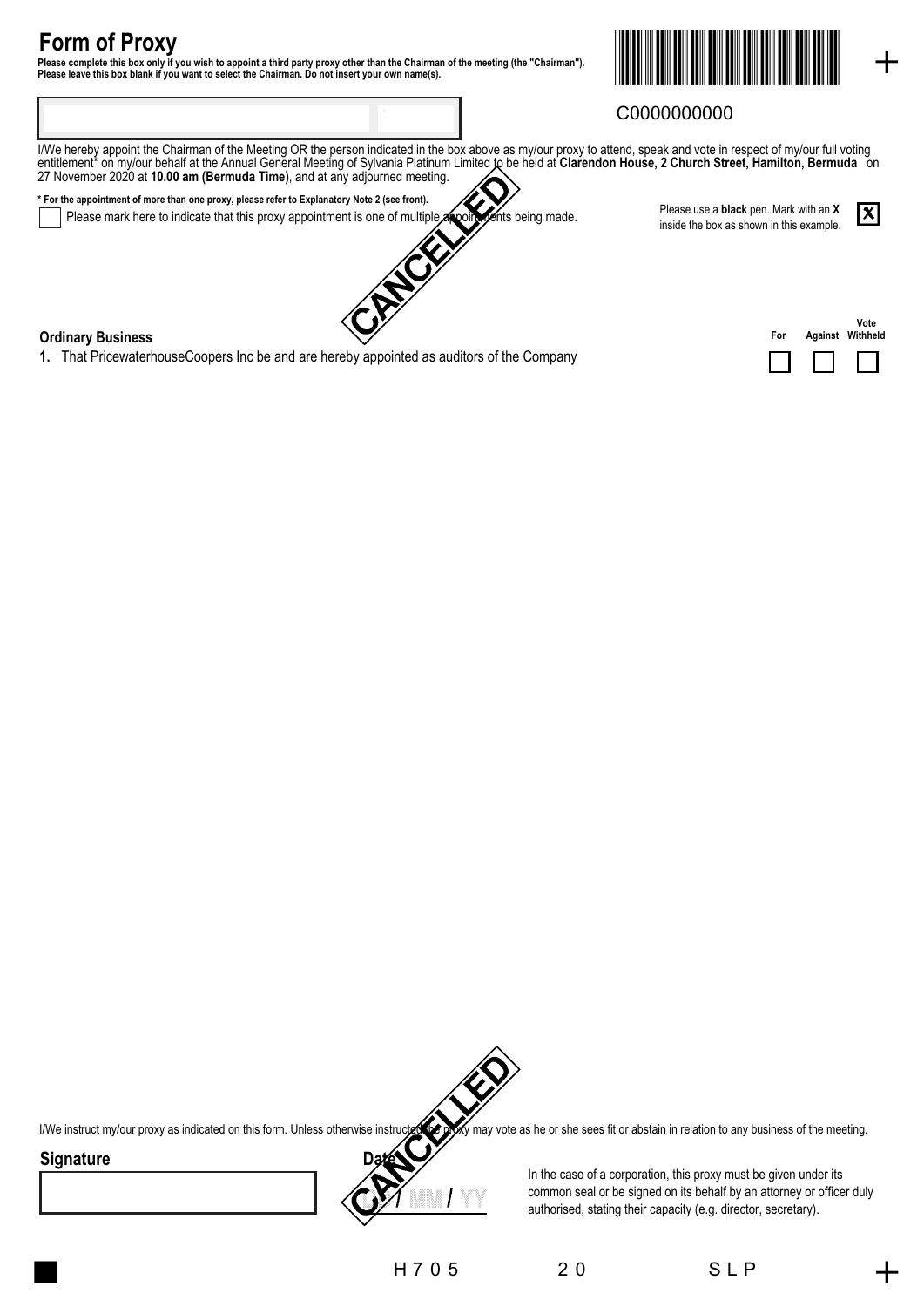

Computershare

**All Correspondence to:** Computershare Investor Services PLC The Pavilions, Bridgwater Road Bristol, BS99 6ZY Tel: +44 (0)370 702 0003

MR A SAMPLE < DESIGNATION> SAMPLE STREET SAMPLE TOWN SAMPLE CITY SAMPLE COUNTY AA11 1AA



#### **IMPORTANT NOTICE**

If you are in any doubt as to what action to take please consult an appropriate independent advisor

**Shareholder Reference Number (SRN)**

C0000000000



## Help reduce the environmental impact of your communications

#### Dear shareholder

At the 2013 Annual General Meeting of the company, shareholders approved a resolution providing that the company may satisfy the requirements under Rule 19 of the AIM Rules for the company to send shareholders communications by sending such shareholder communications to its shareholders in electronic form.

You may now assist the company to drive cost efficiencies by receiving an email notification when shareholder communications have been made available on the company's website. Upon receipt of the email notification you may still elect to receive a paper copy of the relevant shareholder communication by following the instructions in the email notification.

If you are a direct shareholder and you do nothing in response to this form by 11 December 2020 then, in accordance with the Bermuda Companies Act, you may be sent paper notifications directing you to shareholder communications that have been made available on the company's website instead of receiving paper copies of shareholder communications automatically. Upon receipt of such paper notification, you may still request a paper copy of the shareholder communication by following the instructions in the paper notification.

If you are an AIM depository interest holder and you do nothing in response to this form by 11 December 2020 then, in accordance with the AIM Rules, you will be deemed to have elected to receive shareholder communications electronically and you will not receive paper copies of shareholder communications automatically.

Both direct shareholders and AIM depository interest holders may request to again receive paper copies of shareholder communications automatically at any time by contacting Computershare Investor Services PLC on +44 (0)370 702 0000.

Yours sincerely

Eileen Carr **Secretary** 



# Like the sound of ecommunications?

You can also manage your shareholding on the Investor Centre is our free self-service website.

Computershare Investor Services PLC (CIS PLC) is authorised and regulated by the Financial Conduct Authority. CIS PLC is registered in England & Wales, Company No. 3498808, at: The Pavilions, Bridgwater Road, Bristol BS13 8AE.



Register at www.investorcentre.com and manage your shareholding with ease!

\*00000102020130\* 168533\_192044\_MAIL/000001/000002/SG601/i12

## **What are your options?**

**Option 1** Elect for ecommunications



## **www.investorcentre.co.uk/ ecomms**

Alternatively provide us with your e-mail address on the form overleaf.

You will receive an email notification when your shareholder communications become available online.

## **Option 2**

To continue receiving printed copies of your shareholder communications on the reverse form.